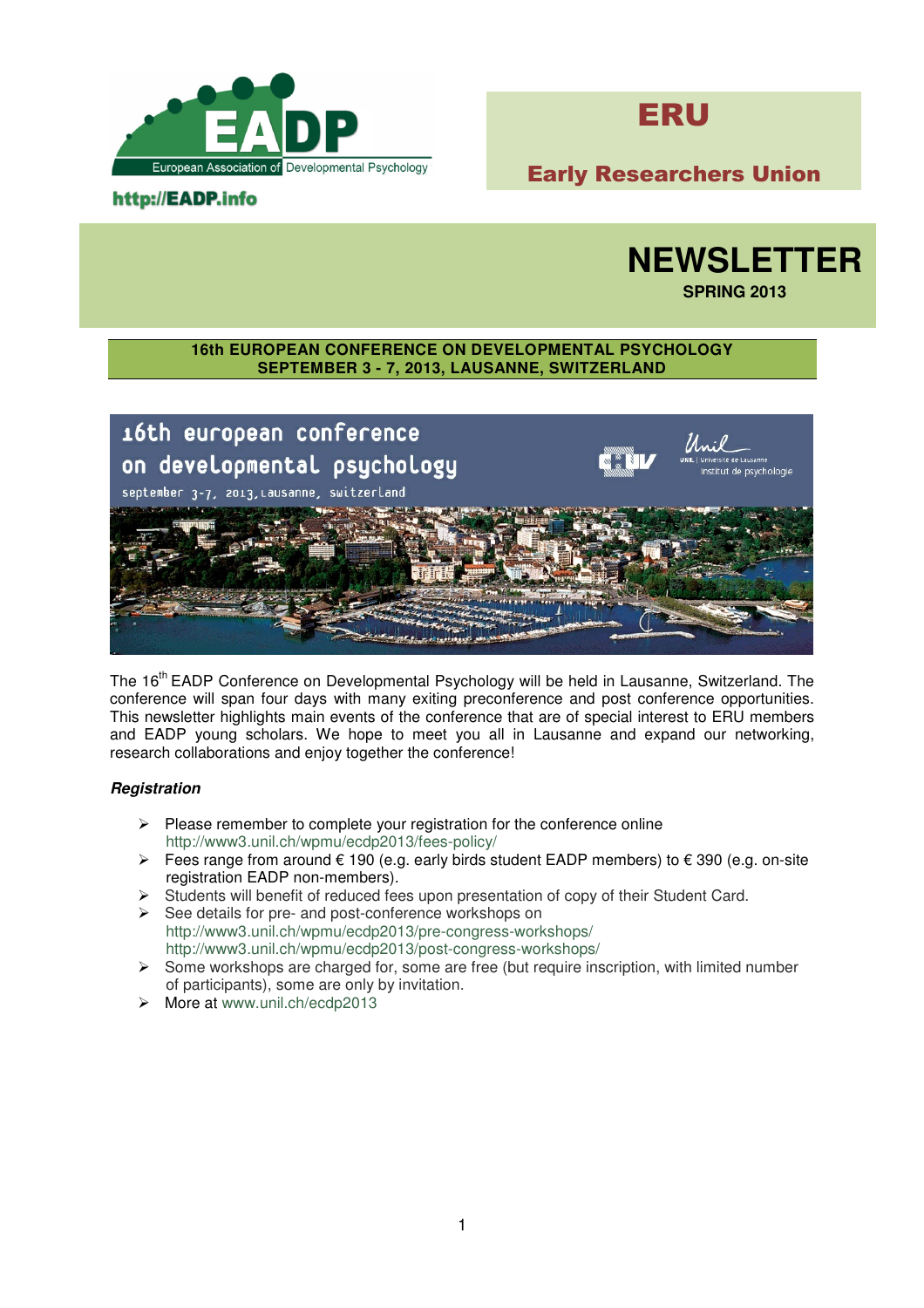### **JACOBS FOUNDATION FELLOWHIPS FOR POSTERS ACCEPTED AT THE 16 TH EADP CONFERENCE**

The European Association of Developmental Psychology (EADP) and the Early Researchers Union (ERU) congratulate all PhD students, whose posters were accepted for presentation at the **16th European Conference on Developmental Psychology in Lausanne** and invite them to apply for the **Jacobs Foundation Fellowships.**

A total of 15 fellowships will be divided into 8 fellowships offered to young researchers in recognition of their excellent work, independently of their country of origin, and 7 to young researchers from economically developing countries. Only members of the EADP can be recipients of the fellowships, therefore, please make sure to complete your membership application before or upon being selected for the fellowship.

#### **HOW DO YOU APPLY?**

Send the following documents in English, saved as Word (.docx) or Adobe Acrobat (.pdf) files.

1. **Your biosketch and contact information** (up to 100 words, labeled yourname.bio)

2. **A short description of your dissertation topic** (up to 500 words, labeled yourname.research)<br>3. **A ndf poster file including the complete poster layout** (labeled yourname.poster).

3. **A pdf poster file including the complete poster layout** (labeled yourname.poster).

Send the files, by email, to the secretary of the ERU, Radosveta Dimitrova (R.Dimitrova@uvt.nl)

**Application deadline has been extended to May 25th 2013**. All applications received by that date will be evaluated by board members of the EADP and the ERU with notifications emailed by June 25<sup>th</sup> 2013.

### **SPECIAL EVENTS FOR ERU and YOUNG SCHOLARS AT THE 16th EADP CONFERENCE**

- **The Best Poster Award** will be awarded to one of the 15 candidates who will be granted Jacobs Foundation Fellowships. During the closing ceremony, the best poster and the first and second runner-up will be made known. The award also includes (1) a certificate, (2) a next 2-year free membership of the Association and (3) a publication in the next ERU newsletter
- **ERU poster symposium**. The 15 students who receive Jacobs Foundation fellowship selected will be invited to give a five minute presentation during chaired by the president of the ERU (dr. Rens van de Schoot).
- **Lecture on Presentation Skills** by dr. Rens van de Schoot and Dr. Dorothea Dette-Hagenmeyer. This lecture is specially intended for the 15 winners of fellowships to improve their presentation skills, but is also open for other PhD-students and young scholars.
- **ERU General Assemble.** ERU invites all PhD-students and EADP young scholars to take part in this meeting on September 4, Wednesday from 7 to 7.45 pm. We will inform you what the ERU has done since the last EADP conference in Bergen and we will discuss our future plans (writing week, newsletter, new appointment of president and secretary).
- **ERU Social Event.** The ERU social event will take place on September 4, Wednesday from 8 to 9.30 pm after ERU General Assemble. You are very welcome to join and meet us for a drink and snack.

#### **EADP- JACOBS FOUNDATION PRECONFERENCE WORKSHOP**

The Preconference Workshop on Evidence-based Parent Education Programs to Promote Positive Parenting, funded by the Jacobs Foundation is scheduled on September 3 from 8.00 to 16.30. It is a joint initiative of its former organizers and staff members Maria José Rodrigo (La Laguna University, Tenerife), Ana Almeida (Minho University, Portugal), Barbara Reichle (Ludwigsburg University,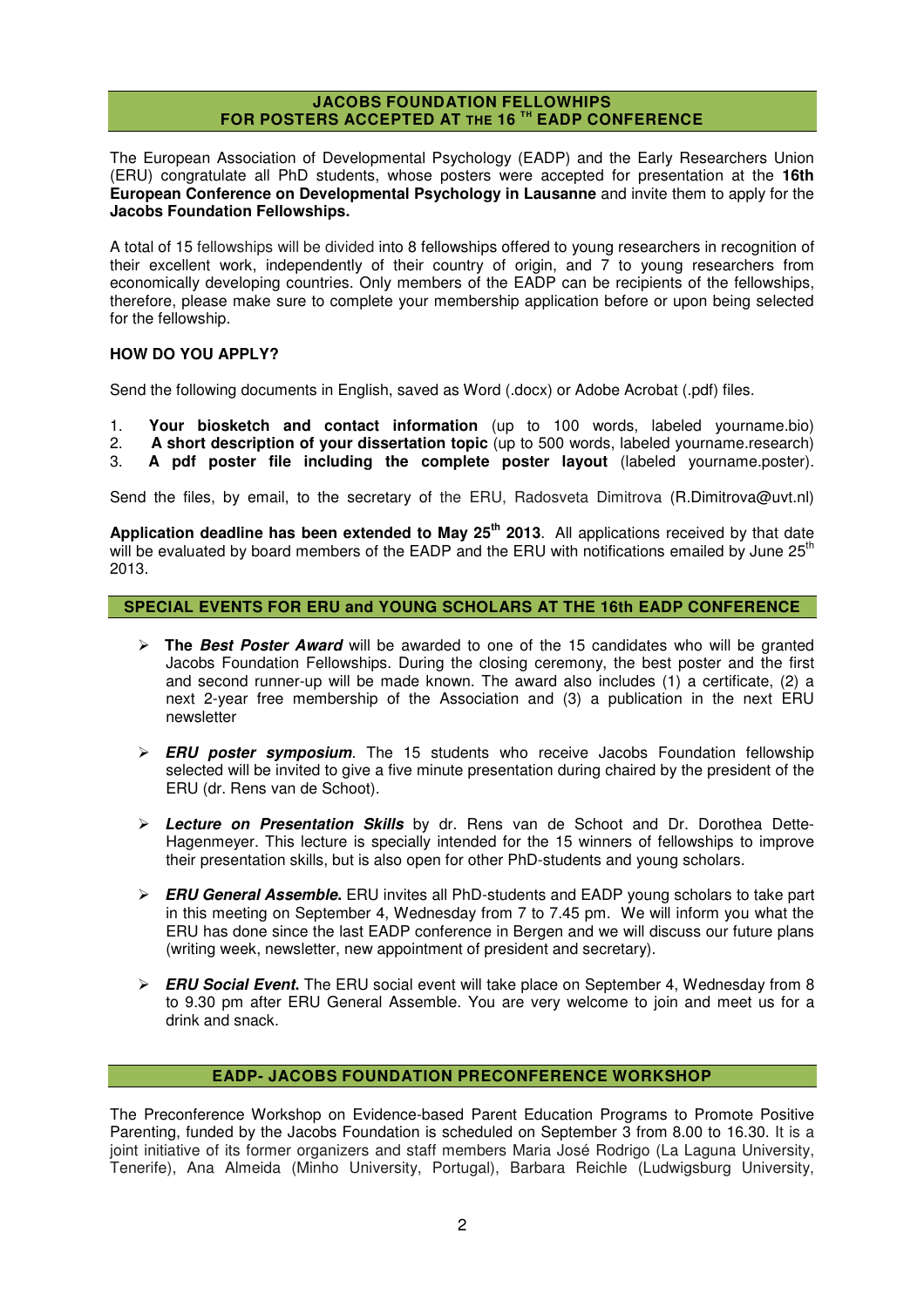Germany) and on behalf of ERU (Early Researchers' Union), Rens van de Schoot (Utrecht University, Netherlands) and Radosveta Dimitrova (Tilburg University, Netherlands).

The workshop will start with welcoming the participants by Luc Goosens (President of the EADP), Gelgia Fetz (Jacobs Foundation), Rens van de Schoot (President of ERU) and Maria Jose Rodrigo on behalf of the organizers. The morning session will proceed with presentations by Kirsten Asmussen (National Academy for Parenting Research, King's College, London, UK), Sharon Landesman Ramey and Craig T. Ramey (Virginia Tech Carilion Research Institute, Roanoke, VA, USA). The remaining program is dedicated to presentations and discussion of posters by participants scheduled in two sessions - Intervention programs for at-risk groups and Universal programs and research questions. Participants of the poster sessions are fifteen young scholars from nine countries. The workshop will be concluded with an open debate among participants and discussion on visions for the future, chaired by Ana Almeida. The posters presented during the workshop will enter into the selection procedure for the best poster award (see above).

#### **ERU WRITING EVENT**

For the 2013 ERU writing event, we intend to meet with potential participants 3 days before the EADP 2013 conference in Lausanne. We plan to write standard and short papers matching our interests for EJDP or other outlets. The idea is that we work during the summer on the drafts and finalize the papers in Lausanne. However, we are supplementing efforts in securing the funding for these additional days for all potential participants or those who already expressed interest in the event.

We are confident that we will be able to secure additional finding for the event and support the travel and/or accommodation costs for participants. In doing so, we need your support and feedback to complete our grant proposal for the 2013 ERU writing event.

**If you are interested in writing a joint paper with other colleagues, please prepare a 300 words abstract of your paper proposal** (including author/s names and affiliations, aims, methods, sample, measures of the study) and send it to Radosveta Dimitrova (R.Dimitrova@uvt.nl).



EADP organized a winter school on gene-environment interactions from January 6-11 in Haasrode, Belgium. Participants were 31 students (Ph.D students and postdocs representing universities from 9 different countries) and 8 teachers (Luc Goossens, Marcel van Aken, Theo Klimstra, Geert-Jan